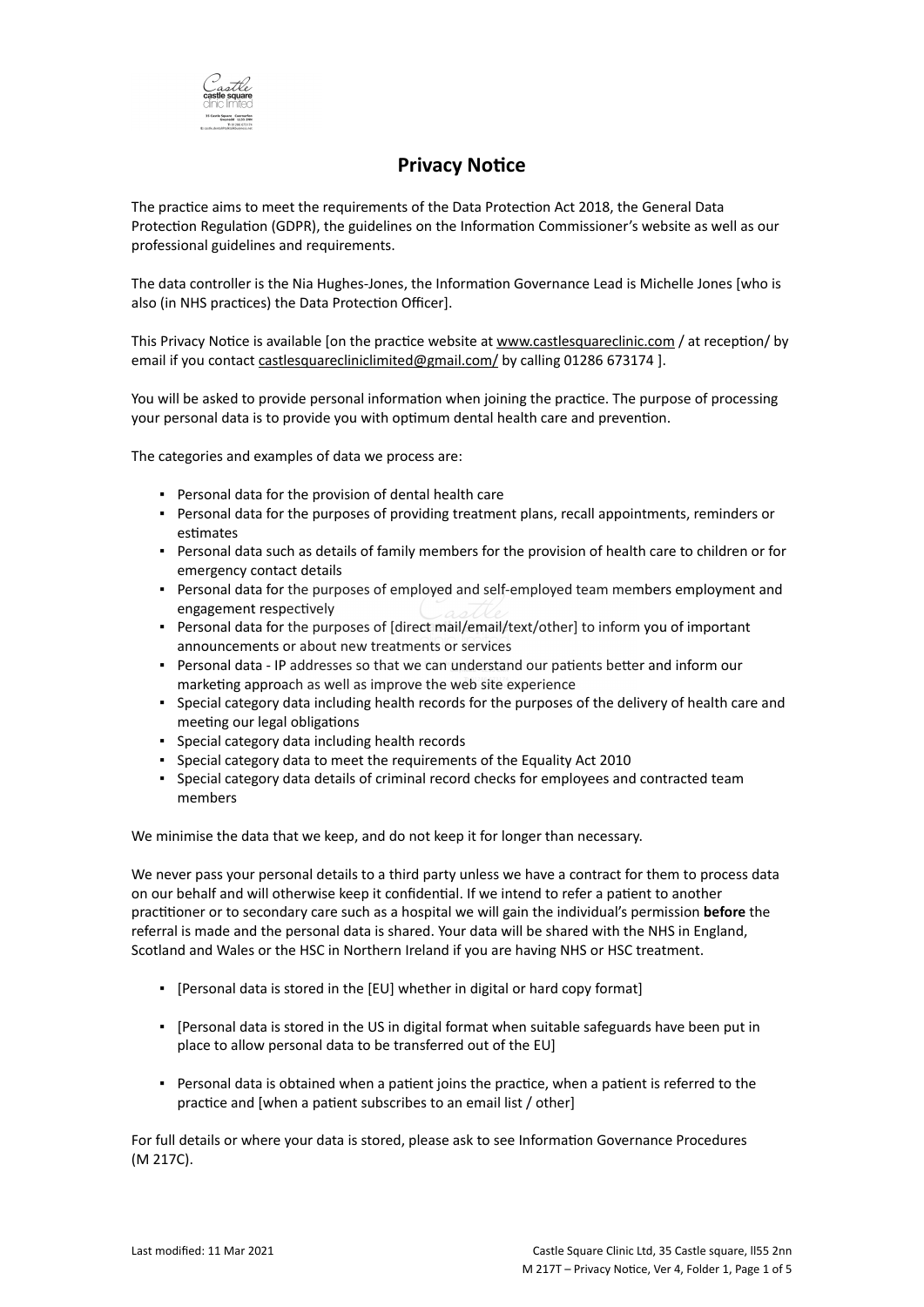

We have established the following lawful bases for processing your data:

Our lawful bases for processing personal data:

- [The legitimate interests of the dental practice
- Processing is necessary for the performance of a contract with the data subject or to take steps to enter into a contract
- Consent of the data subject
- To comply with our legal obligations
- Other]

Our lawful bases for processing special category data:

- [Processing is necessary for health care purposes
- Processing necessary for identifying or keeping under review the existence or absence of equality of opportunity or treatment between groups of people with the view to enabling such equality to be promoted or maintained
- We obtain consent of the data subject to process criminal record checks
- Other]

The reasons we process the data include:

- To maintain your contemporaneous clinical records
- To provide you with dental treatment, prevention and oral health advice
- To carry out financial transactions with you
- [To manage your NHS or HSC dental care treatment]
- To send your personal data to the General Dental Council or other authority as required by law
- To communicate with you as and when required including appointment reminders, treatment plans, estimates and other communications about your treatment or the practice
- To communicate with your next of kin in an emergency
- If a parent or carer to communicate with you about the person you parent or care for
- To refer you to other dentists or doctors and health professionals as required
- To obtain criminal record disclosures for team members
- For debt recovery
- To continually improve the care and service you receive from us

The personal data we process includes:

Your name, address, gender, date of birth, NHS number, medical history, dental history, family medical history, family contact details, marital status financial details for processing payment, your doctor's details and details of treatment at the practice. We may process more sensitive special category data including ethnicity, race, religion, or sexual orientation so that we can meet our obligations under the Equality Act 2010, or for example to modify treatment to suit your religion and to meet NHS or HSC obligations.

The retention period for special data in patient records is a minimum of 10 years and may be longer for complex records or to meet our legal requirements. The retention periods for other personal data is 2 years after it was last processed. Details of retention periods are available in the Record Retention (M 215) procedure available from the practice.

We obtain your personal details when you enquire about our care and service, when you join the practice, when you subscribe to our newsletter or register online, when you complete a registration or medical history form and when another practitioner refers you for treatment at our practice. Occasionally patients are referred to us from other official sources such as NHS clinics or hospitals.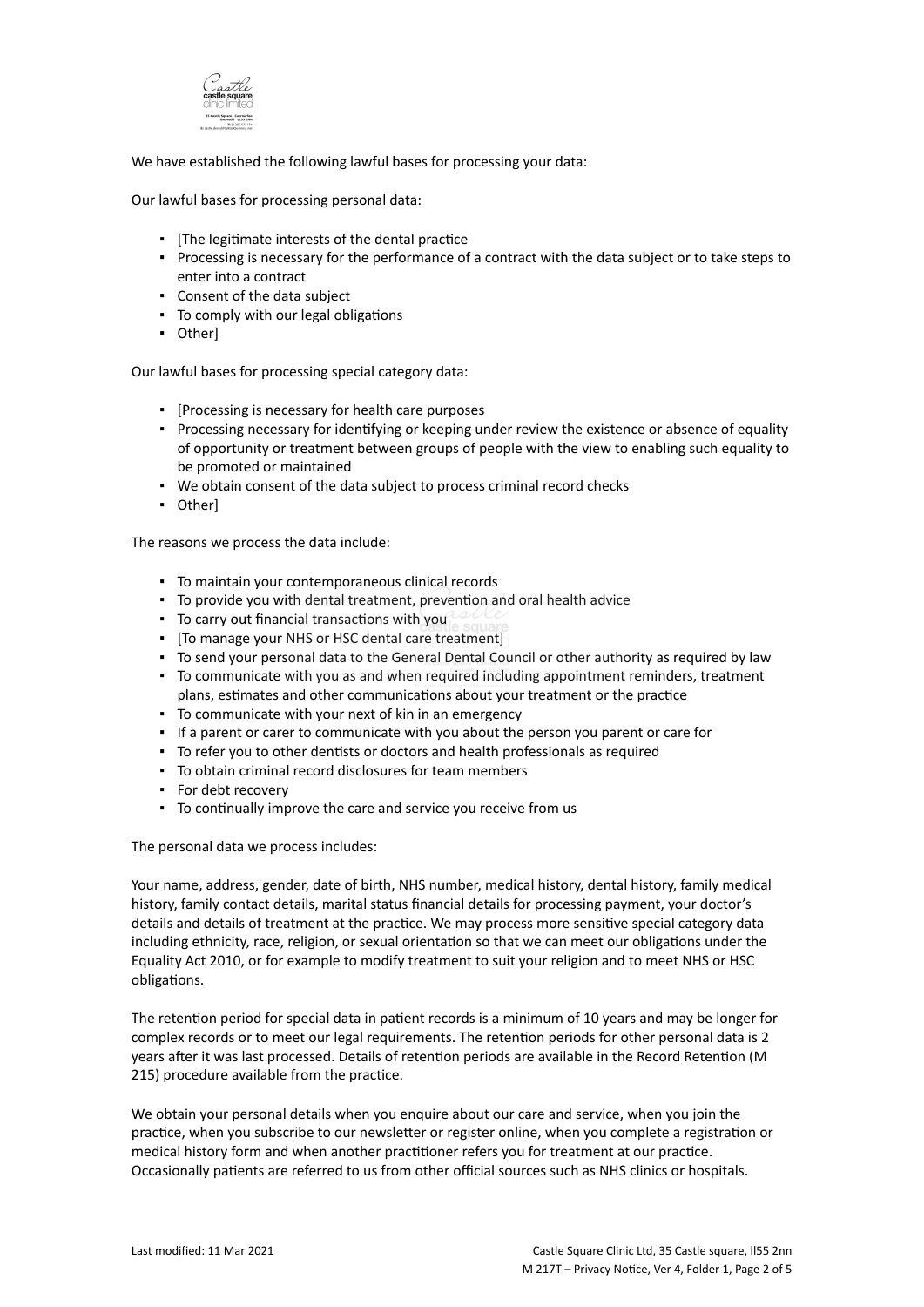

You have the following personal data rights:

- **.** The right to be informed about the collection and use of your personal data
- The right of access to have a copy of the data we hold about you. Generally, we will not charge for this service
- **·** The right to rectification to correct the data we have if it is inaccurate or incomplete
- The right to deletion of your personal data (clinical records must be retained for a certain time period)
- The right to restrict processing of your personal data
- **•** The right to data portability  $-$  to have your data transferred to someone else
- The right to object to the processing of your personal data
- Rights in relation to automated decision making and profiling

Further details of these rights can be seen in our Information Governance Procedures (M 217C) or at the [Information Commissioner's website](https://ico.org.uk/for-organisations/guide-to-the-general-data-protection-regulation-gdpr/individual-rights/). Here are some practical examples of your rights:

- If you **are** a patient of the practice you have the right to withdraw consent for important notifications, newsletters, surveys or marketing. You can inform us to correct errors in your personal details or withdraw consent from communication methods such as telephone, email or text. You have the right to obtain a free copy of your patient records within one month
- If you are **not** a patient of the practice you have the right to withdraw consent for processing personal data, to have a free copy of it within one month, to correct errors in it or to ask us to delete it. You can also withdraw consent from communication methods such as telephone, email or text

We have carried out a Privacy Impact Assessment in Sensitive Information Map, PIA and Risk Assessment (M 217Q) and you can request a copy from the details below. The details of how we ensure security of personal data is in our Security Risk Assessment (M 217M) and Information Governance Procedures (M 217C).

## **Comments, suggestions and complaints**

Please contact the IG Lead at the practice for a comment, suggestion or a complaint about your data processing at castle square cliniclimited@gmail.com, or 01286 673174 or by writing to or visiting the practice at 35 Castle square, caernarfon, Gwynedd, II55 2nn . We take complaints very seriously.

If you are unhappy with our response or if you need any advice you should contact the Information Commissioner's Office (ICO). Their telephone number is 0303 123 1113, you can also [chat online with an](https://ico.org.uk/global/contact-us/live-chat/) [advisor.](https://ico.org.uk/global/contact-us/live-chat/) The ICO can investigate your claim and take action against anyone who's misused personal data. You can also visit their website for information on [how to make a data protection complaint.](http://www.ico.org.uk/complaints)

## **Related practice procedures**

You can also use these contact details to request copies of the following practice policies or procedures:

- Data Protection and Information Security Policy (M 233-CNS)
- Sensitive Information Map, PIA and Risk Assessment (M 217Q), Information Governance Procedures (M 217C), Record Retention (M 215)

If you have an enquiry or a request please contact the Information Governance Lead Michelle Jones Castle Square Clinic Ltd, 35 Castle square, caernarfon, Gwynedd, ll55 2nn Email: castlesquarecliniclimited@gmail.com,

Phone: 01286 673174.

Thank you.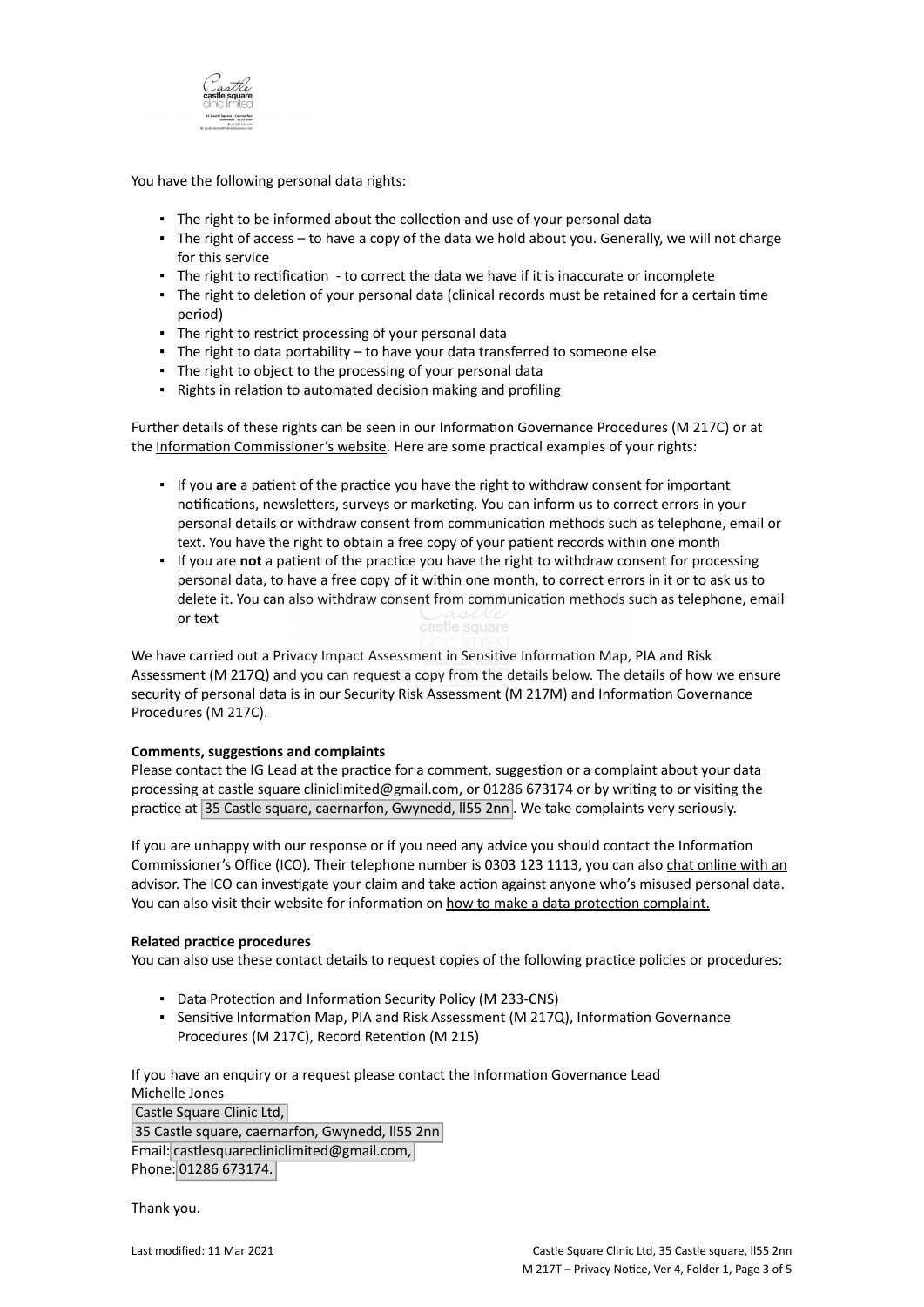

## **Processing of Staff and Candidates' Information**

This section explains how Castle Square Clinic Ltd processes the information of staff and applicants for job roles within the practice.

#### **What data do we have?**

So that we can provide a safe and professional service, we need to keep certain records about our team members. We may record the following types of data:

- Your basic details and contact information e.g. your name, address, date of birth, National Insurance number and next of kin
- Your financial details e.g. details so that we can pay you, insurance, pension and tax details
- Your training records

We also record the following data which is classified as "special category":

- . Health and social care data about you, which might include both your physical and mental health data – we will only collect this if it is necessary for us to know as your employer, e.g. fit notes or in order for you to claim statutory maternity/paternity pay
- We may also, with your permission, record data about your race, ethnic origin, sexual orientation, or religion

As part of your engagement with the practice, you may be required to undergo a Criminal Record Check. This information is not kept for longer than is necessary—usually not more than 6 months following the recruitment decision, unless a dispute is raised or, in exceptional circumstances.

#### **Why do we have this data?**

We require this data so that we can contact you, pay you and make sure you receive the training and support you need to perform your job. By law, we need to have a lawful basis for processing your personal data.

We process your data because:

- We have a legal obligation under UK employment law
- We have a legitimate interest in processing your data for example, for administration of training or learning course or emergency planning etc. These legitimate interests will be customary, or necessary for operational, administrative, HR and recruitment purposes and to otherwise manage employment relationship and interaction between employees
- . We are required to provide data to our regulator, [CQC/NHS/RQIA/HIS/HIW], as part of our public interest obligations
- We are required to do so in our performance of another public task
- We process your special category data because It is necessary for us to process requests for sick pay or maternity pay
- If we request your criminal records data it is because we have a legal obligation to do this due to the type of work you do. This is set out in the Data Protection Act 2018 and the Rehabilitation of Offenders Act 1974 (Exceptions) Order 1975
- . We may also process your data with your consent. If we need to ask for your permission, we will offer you a clear choice and ask that you confirm to us that you consent. We will also explain clearly to you what we need the data for and how you can withdraw your consent